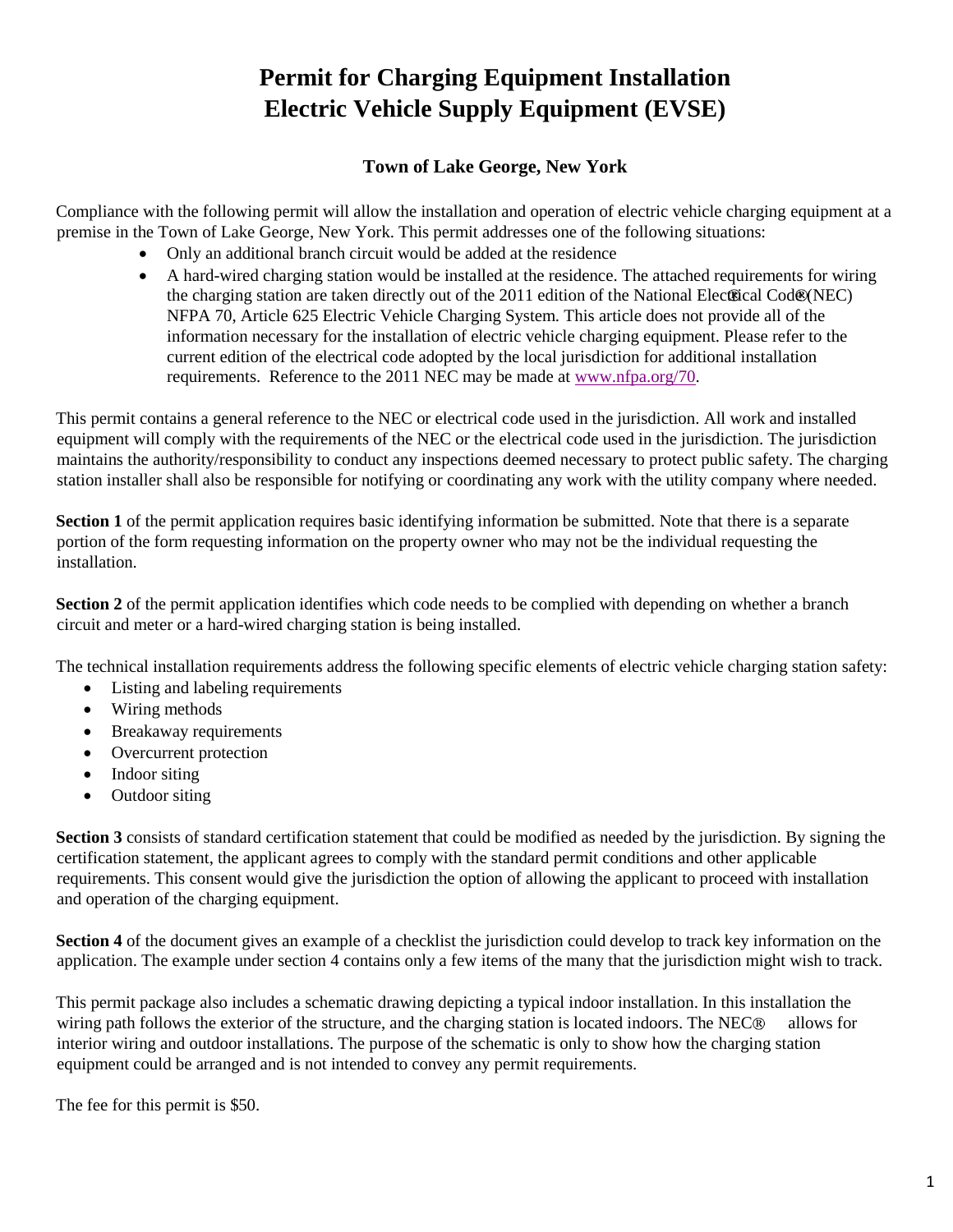# **Application for Installation of Electric Vehicle Charging Equipment**

**NOTICE**: The system must be installed in compliance with NFPA 70, National Electric Code, Article 625 or applicable Electrical Code currently adopted and enforced within the jurisdiction of installation. All associated work with circuits, electrical service and meters shall be completed in compliance with NFPA 70, national electric code, or applicable electrical code currently adopted and enforced within the jurisdiction of installation.

## **Section 1: Permit Applicant Information**

| Installation Street Address (P.O. box not acceptable): | <b>Contact Person:</b> |        | Phone Number:    |
|--------------------------------------------------------|------------------------|--------|------------------|
|                                                        |                        |        |                  |
| City:                                                  | County:                | State: | <b>ZIP</b> Code: |
| Owner Name:                                            | <b>Street Address:</b> |        | Phone Number:    |
|                                                        |                        |        |                  |
| City:                                                  | State:                 |        | ZIP Code:        |
| Submitter's Name/Company                               | <b>Street Address:</b> |        | Phone Number:    |
|                                                        |                        |        |                  |
| City:                                                  | State:                 |        | ZIP Code:        |
|                                                        |                        |        |                  |

### **Section 2: Permit Code Information**

Requirements for wiring the charging station are taken directly out of the 2011 edition of the National Electrical Code® (NEC) ® NFPA 70, Article 625 Electric Vehicle Charging System. This article does not provide all of the information necessary for the installation of an electric vehicle charging equipment. Please refer to the current edition of the electrical code adopted by the local jurisdiction for additional installation requirements. Reference to the 2011 NEC may be made at [www.nfpa.org/70.](http://www.nfpa.org/70)

| $NEC^{\bigcircled{\otimes}}$<br><b>Chapter</b><br>0r<br><b>Article</b> | <b>DESCRIPTION</b>                                                                                                                                                                                                                                                                                               |
|------------------------------------------------------------------------|------------------------------------------------------------------------------------------------------------------------------------------------------------------------------------------------------------------------------------------------------------------------------------------------------------------|
| Chapter <sub>2</sub><br>and 3                                          | <b>Branch Circuit</b><br>A new electrical box added on a branch circuit shall comply with NFPA 70 National Electrical Code® Chapter 2 Wiring and<br>Protection and Chapter 3 Wiring Methods and Materials and all administrative requirements of the NEC or the electrical<br>code in effect in the jurisdiction |
|                                                                        |                                                                                                                                                                                                                                                                                                                  |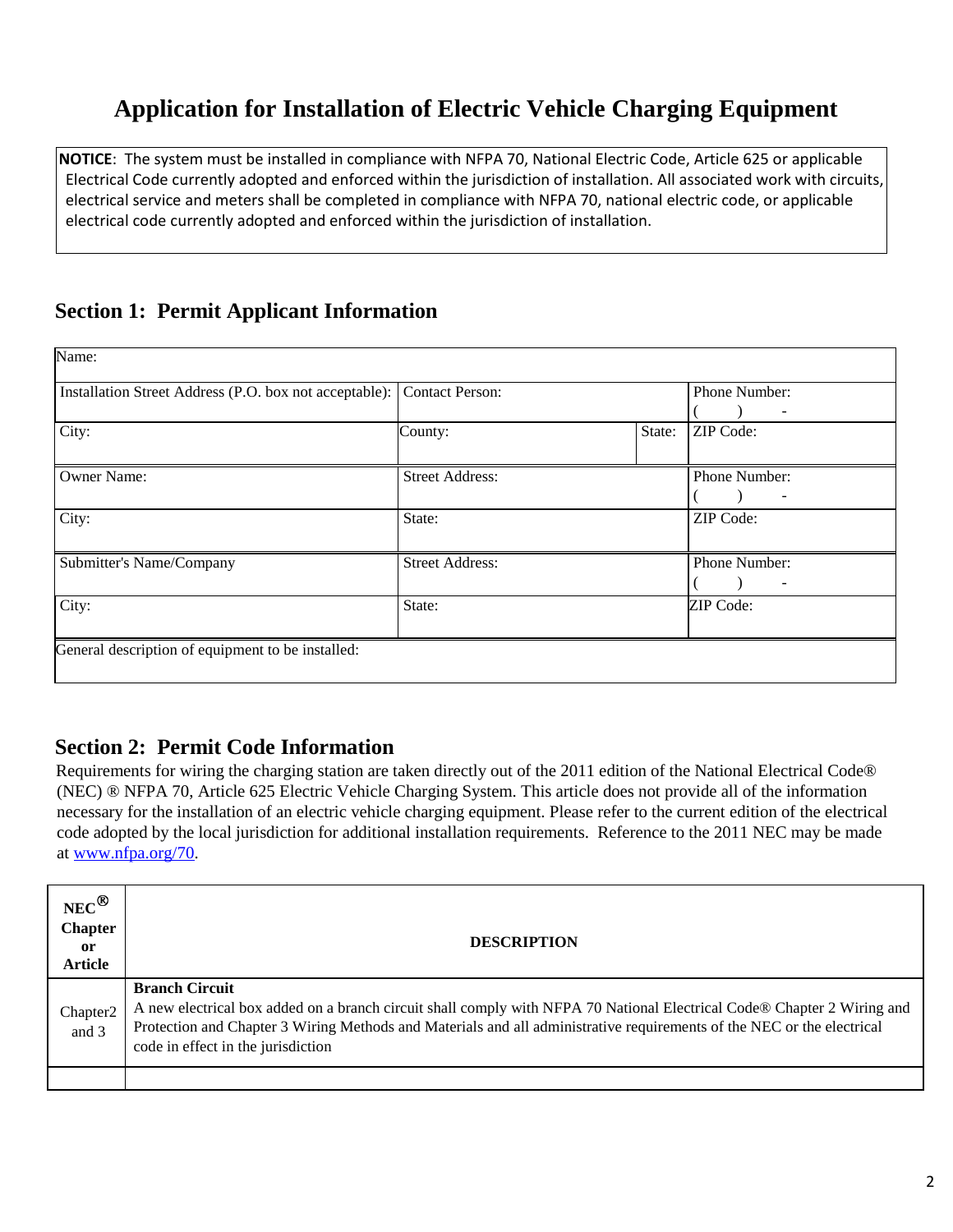| 625.4  | <b>VOLTAGES</b><br>Unless other Voltages are specified, the nominal ac system voltages of 120, 120/240, 208Y/120, 240, 480Y/277, 480,<br>600Y/347, and 600 Volts shall be used to supply equipment                                                      |
|--------|---------------------------------------------------------------------------------------------------------------------------------------------------------------------------------------------------------------------------------------------------------|
|        | <b>LISTED OR LABELED</b>                                                                                                                                                                                                                                |
| 625.5  | All electrical materials, devices, fittings, and associated equipment shall be listed or labeled.                                                                                                                                                       |
|        |                                                                                                                                                                                                                                                         |
|        | <b>WIRING METHODS</b>                                                                                                                                                                                                                                   |
|        | The electric vehicle coupler shall comply with 625.9(A) through (F).                                                                                                                                                                                    |
|        |                                                                                                                                                                                                                                                         |
|        | (A)<br>Polarization. The electric vehicle coupler shall be polarized unless part of a system identified and listed as suitable                                                                                                                          |
|        | for the purpose.                                                                                                                                                                                                                                        |
|        | Noninterchangeability. The electric vehicle coupler shall have a configuration that is noninterchangeable with<br>(B)<br>wiring devices in other electrical systems. Nongrounding-type electric vehicle couplers shall not be interchangeable with      |
|        | grounding-type electric vehicle couplers.                                                                                                                                                                                                               |
|        | Construction and Installation. The electric vehicle coupler shall be constructed and installed so as to guard against<br>(C)                                                                                                                            |
| 625.9  | inadvertent contact by persons with parts made live from the electric vehicle supply equipment or the electric vehicle                                                                                                                                  |
|        | battery.<br>(D)<br>Unintentional Disconnection. The electric vehicle coupler shall be provided with a positive means to prevent                                                                                                                         |
|        | unintentional disconnection.                                                                                                                                                                                                                            |
|        | Grounding Pole. The electric vehicle coupler shall be provided with a grounding pole, unless part of a system<br>(E)                                                                                                                                    |
|        | identified and listed as suitable for the purpose in accordance with Article 250.                                                                                                                                                                       |
|        | (F)Grounding Pole Requirements. If a grounding pole is provided, the electric vehicle coupler shall be so designed that the                                                                                                                             |
|        | grounding pole connection is the first to make and the last to break contact.                                                                                                                                                                           |
|        | ELECTRIC VEHICLE SUPPLY EQUIPMENT                                                                                                                                                                                                                       |
|        | Electric vehicle supply equipment rated at 125 volts, single phase, 15 or 20 amperes or part of a system identified and listed                                                                                                                          |
|        | as suitable for the purpose and meeting the requirements of 625.18, 625.19, and 625.29 shall be permitted to be cord-                                                                                                                                   |
| 625.13 | andplug-connected. All other electric vehicle supply equipment shall be permanently connected and fastened in place. This                                                                                                                               |
|        | equipment shall have no exposed live parts.                                                                                                                                                                                                             |
| 625.14 | Rating                                                                                                                                                                                                                                                  |
|        | Electric vehicle supply equipment shall have sufficient rating to supply the load served. For the purposes of this article,<br>electric vehicle charging loads shall be considered to be continuous loads.                                              |
|        | <b>Markings</b>                                                                                                                                                                                                                                         |
|        | The electric vehicle supply equipment shall comply with $625.15(A)$ through (C).                                                                                                                                                                        |
|        | General. All electric vehicle supply equipment shall be marked by the manufacturer as follows:<br>(A)                                                                                                                                                   |
|        | FOR USE WITH ELECTRIC VEHICLES                                                                                                                                                                                                                          |
|        | Ventilation Not Required. Where marking is required by 625.29(C), the electric vehicle supply equipment shall be<br>(B)                                                                                                                                 |
| 625.15 | clearly marked by the manufacturer as follows:<br>VENTILATION NOT REQUIRED                                                                                                                                                                              |
|        | The marking shall be located so as to be clearly visible after installation.                                                                                                                                                                            |
|        | Ventilation Required. Where marking is required by 625.29(D), the electric vehicle supply equipment shall be<br>(C)                                                                                                                                     |
|        | clearly marked by the manufacturer, "Ventilation Required." The marking shall be located so as to be clearly visible after                                                                                                                              |
|        | installation.                                                                                                                                                                                                                                           |
|        | <b>Means of Coupling</b>                                                                                                                                                                                                                                |
| 625.16 | The means of coupling to the electric vehicle shall be either conductive or inductive. Attachment plugs, electric vehicle                                                                                                                               |
|        | connectors, and electric vehicle inlets shall be listed or labeled for the purpose.                                                                                                                                                                     |
|        | Cable                                                                                                                                                                                                                                                   |
|        | The electric vehicle supply equipment cable shall be Type EV, EVJ, EVE, EVJE, EVT, or EVJT flexible cable as specified                                                                                                                                  |
| 625.17 | in Article 400 and Table 400.4. Ampacities shall be as specified in Table 400.5(A)(1) for 10 AWG and smaller, and in Table<br>$400.5(A)(2)$ for 8 AWG and larger. The overall length of the cable shall not exceed 7.5 m (25 ft) unless equipped with a |
|        | cable management system that is listed as suitable for the purpose. Other cable types and assemblies listed as being suitable                                                                                                                           |
|        | for the purpose, including optional hybrid communications, signal, and composite optical fiber cables, shall be permitted.                                                                                                                              |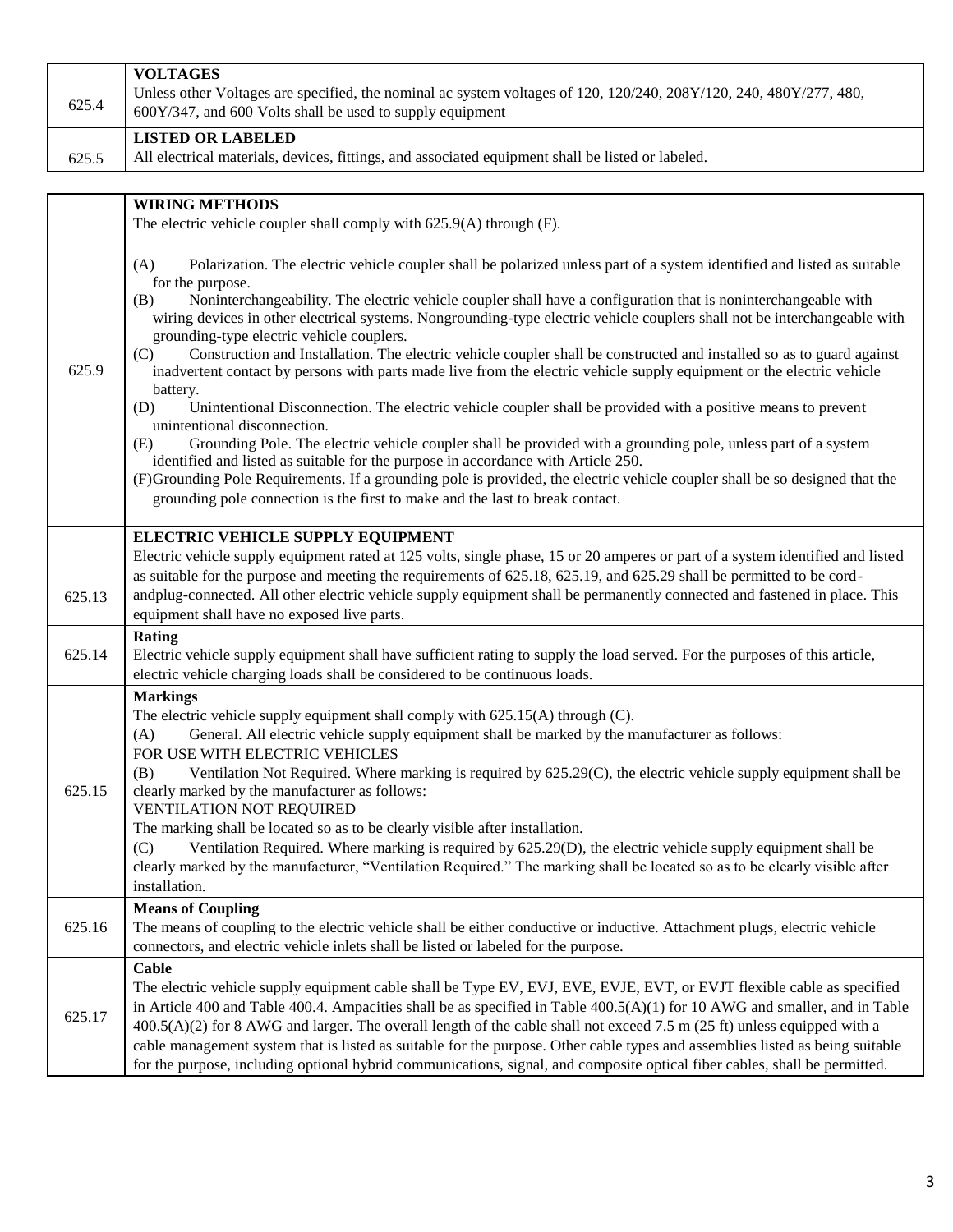| 625.18 | <b>Interlock</b><br>Electric vehicle supply equipment shall be provided with an interlock that de-energizes the electric vehicle connector and its<br>cable whenever the electrical connector is uncoupled from the electric vehicle. An interlock shall not be required for portable<br>cord-and-plug-connected electric vehicle supply equipment intended for connection to receptacle outlets rated at 125 volts,<br>single phase, 15 and 20 amperes.                                                                                                                                                                                                                                                   |
|--------|------------------------------------------------------------------------------------------------------------------------------------------------------------------------------------------------------------------------------------------------------------------------------------------------------------------------------------------------------------------------------------------------------------------------------------------------------------------------------------------------------------------------------------------------------------------------------------------------------------------------------------------------------------------------------------------------------------|
| 625.19 | <b>Automatic De-Energization of Cable</b><br>The electric vehicle supply equipment or the cable-connector combination of the equipment shall be provided with an<br>automatic means to de-energize the cable conductors and electric vehicle connector upon exposure to strain that could result<br>in either cable rupture or separation of the cable from the electric connector and exposure of live parts. Automatic means to<br>de-energize the cable conductors and electric vehicle connector shall not be required for portable cord-and-plug-connected<br>electric vehicle supply equipment intended for connection to receptacle outlets rated at 125 volts, single phase, 15 and 20<br>amperes. |

| 625.21 | <b>Overcurrent Protection</b><br>Overcurrent protection for feeders and branch circuits supplying electric vehicle supply equipment shall be sized for<br>continuous duty and shall have a rating of not less than 125 percent of the maximum load of the electric vehicle supply<br>equipment. Where noncontinuous loads are supplied from the same feeder or branch circuit, the overcurrent device shall<br>have a rating of not less than the sum of the noncontinuous loads plus 125 percent of the continuous loads.                                                                                                                    |
|--------|-----------------------------------------------------------------------------------------------------------------------------------------------------------------------------------------------------------------------------------------------------------------------------------------------------------------------------------------------------------------------------------------------------------------------------------------------------------------------------------------------------------------------------------------------------------------------------------------------------------------------------------------------|
| 625.22 | <b>Personnel Protection System</b><br>The electric vehicle supply equipment shall have a listed system of protection against electric shock of personnel. The<br>personnel protection system shall be composed of listed personnel protection devices and constructional features. Where<br>cord-and-plug-connected electric vehicle supply equipment is used, the interrupting device of a listed personnel protection<br>system shall be provided and shall be an integral part of the attachment plug or shall be located in the power supply cable not<br>more than 300 mm (12 in.) from the attachment plug.                             |
| 625.23 | <b>Disconnecting Means</b><br>For electric vehicle supply equipment rated more than 60 amperes or more than 150 volts to ground, the disconnecting means<br>shall be provided and installed in a readily accessible location. The disconnecting means shall be capable of being locked in<br>the open position. The provision for locking or adding a lock to the disconnecting means shall be installed on or at the switch<br>or circuit breaker used as the disconnecting means and shall remain in place with or without the lock installed. Portable<br>means for adding a lock to the switch or circuit breaker shall not be permitted. |
| 625.25 | <b>Loss of Primary Source</b><br>Means shall be provided such that, upon loss of voltage from the utility or other electrical system(s), energy cannot be back<br>fed through the electric vehicle and the supply equipment to the premises wiring system unless permitted by 625.26.                                                                                                                                                                                                                                                                                                                                                         |
| 625.26 | <b>Interactive Systems</b><br>Electric vehicle supply equipment and other parts of a system, either on-board or off-board the vehicle, that are identified for<br>and intended to be interconnected to a vehicle and also serve as an optional standby system or an electric power production<br>source or provide for bi-directional power feed shall be listed as suitable for that purpose. When used as an optional standby<br>system, the requirements of Article 702 shall apply, and when used as an electric power production source, the requirements<br>of Article 705 shall apply.                                                 |
| 625.28 | <b>Hazardous (Classified) Locations</b><br>Where electric vehicle supply equipment or wiring is installed in a hazardous (classified) location, the requirements of<br>Articles 500 through 516 shall apply.                                                                                                                                                                                                                                                                                                                                                                                                                                  |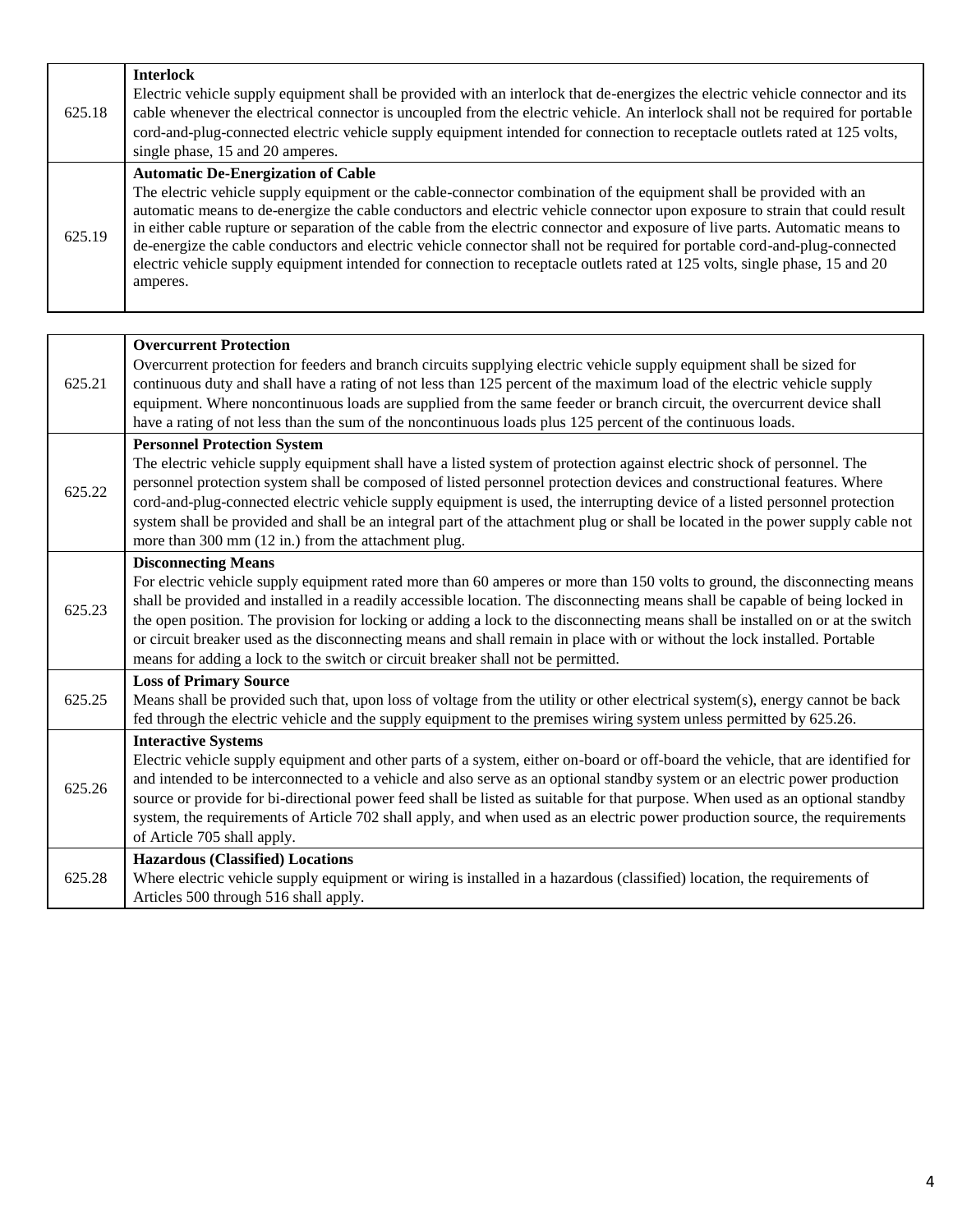| 625.29 | <b>Indoor Sites</b><br>Indoor sites shall include, but not be limited to, integral, attached, and detached residential garages; enclosed and<br>underground parking structures; repair and nonrepair commercial garages; and agricultural buildings.<br>(A) Location. The electric vehicle supply equipment shall be located to permit direct connection to the electric vehicle. (B)<br>Height. Unless specifically listed for the purpose and location, the coupling means of the electric vehicle supply<br>equipment shall be stored or located at a height of not less than 450 mm $(18 \text{ in.})$ and not more than 1.2 m $(4 \text{ ft})$ above the<br>floor level.<br>(C)<br>Ventilation Not Required. Where electric vehicle nonvented storage batteries are used or where the electric vehicle<br>supply equipment is listed or labeled as suitable for charging electric vehicles indoors without ventilation and marked in<br>accordance with 625.15(B), mechanical ventilation shall not be required.<br>Ventilation Required. Where the electric vehicle supply equipment is listed or labeled as suitable for charging<br>(D)<br>electric vehicles that require ventilation for indoor charging, and is marked in accordance with 625.15(C), mechanical<br>ventilation, such as a fan, shall be provided. The ventilation shall include both supply and exhaust equipment and shall be<br>permanently installed and located to intake from, and vent directly to, the outdoors. Positive pressure ventilation systems<br>shall be permitted only in buildings or areas that have been specifically designed and approved for that application.<br>Mechanical ventilation requirements shall be determined by one of the methods specified in $625.29(D)(1)$ through (D)(4).<br>Table Values. For supply voltages and currents specified in Table $625.29(D)(1)$ or Table $625.29(D)(2)$ , the<br>(1)<br>minimum ventilation requirements shall be as specified in Table $625.29(D)(1)$ or Table $625.29(D)(2)$ for each of the total<br>number of electric vehicles that can be charged at one time.<br>Other Values. For supply voltages and currents other than specified in Table $625.29(D)(1)$ or Table $625.29(D)(2)$ ,<br>(2)<br>the minimum ventilation requirements shall be calculated by means of general formulas stated in article 625.39(D)(2).<br>(3)<br>Engineered Systems. For an electric vehicle supply equipment ventilation system designed by a person qualified to<br>perform such calculations as an integral part of a building's total ventilation system, the minimum ventilation requirements<br>shall be permitted to be determined in accordance with calculations specified in the engineering study.<br>Supply Circuits. The supply circuit to the mechanical ventilation equipment shall be electrically interlocked with the<br>(4)<br>electric vehicle supply equipment and shall remain energized during the entire electric vehicle charging cycle. Electric |
|--------|---------------------------------------------------------------------------------------------------------------------------------------------------------------------------------------------------------------------------------------------------------------------------------------------------------------------------------------------------------------------------------------------------------------------------------------------------------------------------------------------------------------------------------------------------------------------------------------------------------------------------------------------------------------------------------------------------------------------------------------------------------------------------------------------------------------------------------------------------------------------------------------------------------------------------------------------------------------------------------------------------------------------------------------------------------------------------------------------------------------------------------------------------------------------------------------------------------------------------------------------------------------------------------------------------------------------------------------------------------------------------------------------------------------------------------------------------------------------------------------------------------------------------------------------------------------------------------------------------------------------------------------------------------------------------------------------------------------------------------------------------------------------------------------------------------------------------------------------------------------------------------------------------------------------------------------------------------------------------------------------------------------------------------------------------------------------------------------------------------------------------------------------------------------------------------------------------------------------------------------------------------------------------------------------------------------------------------------------------------------------------------------------------------------------------------------------------------------------------------------------------------------------------------------------------------------------------------------------------------------------------------------------------------------------------------------------------------------------------------------------------------------------------------------------------------------------------------------------------------------------------------------------------------------------------------------------------------------------------------------------------------------------|
|        | vehicle supply equipment shall be marked in accordance with 625.15. Electric vehicle supply equipment receptacles rated at<br>125 volts, single phase, 15 and 20 amperes shall be marked in accordance with 625.15(C) and shall be switched, and the                                                                                                                                                                                                                                                                                                                                                                                                                                                                                                                                                                                                                                                                                                                                                                                                                                                                                                                                                                                                                                                                                                                                                                                                                                                                                                                                                                                                                                                                                                                                                                                                                                                                                                                                                                                                                                                                                                                                                                                                                                                                                                                                                                                                                                                                                                                                                                                                                                                                                                                                                                                                                                                                                                                                                                |
|        | mechanical ventilation system shall be electrically interlocked through the switch supply power to the receptacle.                                                                                                                                                                                                                                                                                                                                                                                                                                                                                                                                                                                                                                                                                                                                                                                                                                                                                                                                                                                                                                                                                                                                                                                                                                                                                                                                                                                                                                                                                                                                                                                                                                                                                                                                                                                                                                                                                                                                                                                                                                                                                                                                                                                                                                                                                                                                                                                                                                                                                                                                                                                                                                                                                                                                                                                                                                                                                                  |
| 625.30 | <b>Outdoor Sites</b><br>Outdoor sites shall include but not be limited to residential carports and driveways, curbside, open parking structures, parking<br>lots, and commercial charging facilities.<br>(A) Location. The electric vehicle supply equipment shall be located to permit direct connection to the electric vehicle. (B)<br>Height. Unless specifically listed for the purpose and location, the coupling means of electric vehicle supply equipment<br>shall be stored or located at a height of not less than 600 mm $(24 \text{ in.})$ and not more than 1.2 m $(4 \text{ ft})$ above the parking                                                                                                                                                                                                                                                                                                                                                                                                                                                                                                                                                                                                                                                                                                                                                                                                                                                                                                                                                                                                                                                                                                                                                                                                                                                                                                                                                                                                                                                                                                                                                                                                                                                                                                                                                                                                                                                                                                                                                                                                                                                                                                                                                                                                                                                                                                                                                                                                  |
|        | surface.                                                                                                                                                                                                                                                                                                                                                                                                                                                                                                                                                                                                                                                                                                                                                                                                                                                                                                                                                                                                                                                                                                                                                                                                                                                                                                                                                                                                                                                                                                                                                                                                                                                                                                                                                                                                                                                                                                                                                                                                                                                                                                                                                                                                                                                                                                                                                                                                                                                                                                                                                                                                                                                                                                                                                                                                                                                                                                                                                                                                            |

### **Section 3: Certification Statement**

I hereby certify that the electrical work described on this permit application shall be/has been installed in compliance with the conditions in this permit, NFPA 70, National Electrical Code @Article 625, or applicable electrical code currently adopted and enforced within the jurisdiction of installation. Furthermore, all associated work with circuits, electrical service and meters shall be/has been completed in compliance with NFPA 70, National Electrical Code®, or applicable electrical code currently adopted and enforced within the jurisdiction of installation. By agreeing to the above requirements, the licensee or owner shall be permitted to install and operate the charging station. The licensee also insures that appropriate load calculations have been done to insure that the residence has adequate electrical capacity to support electric vehicle charging equipment. **A load calculation worksheet MUST be submitted with this permit for approval.**

Existing circuits provided for garages may supply other loads and may not have sufficient capacity for electric vehicle charging equipment.

In some older installations the residential electrical service may not have sufficient capacity to supply electric vehicle charging equipment. Capacity problems are likely to be encountered on 60 ampere services or on 100 ampere services with multiple 240 volt loads. In such cases load calculations must be performed to insure adequate capacity.